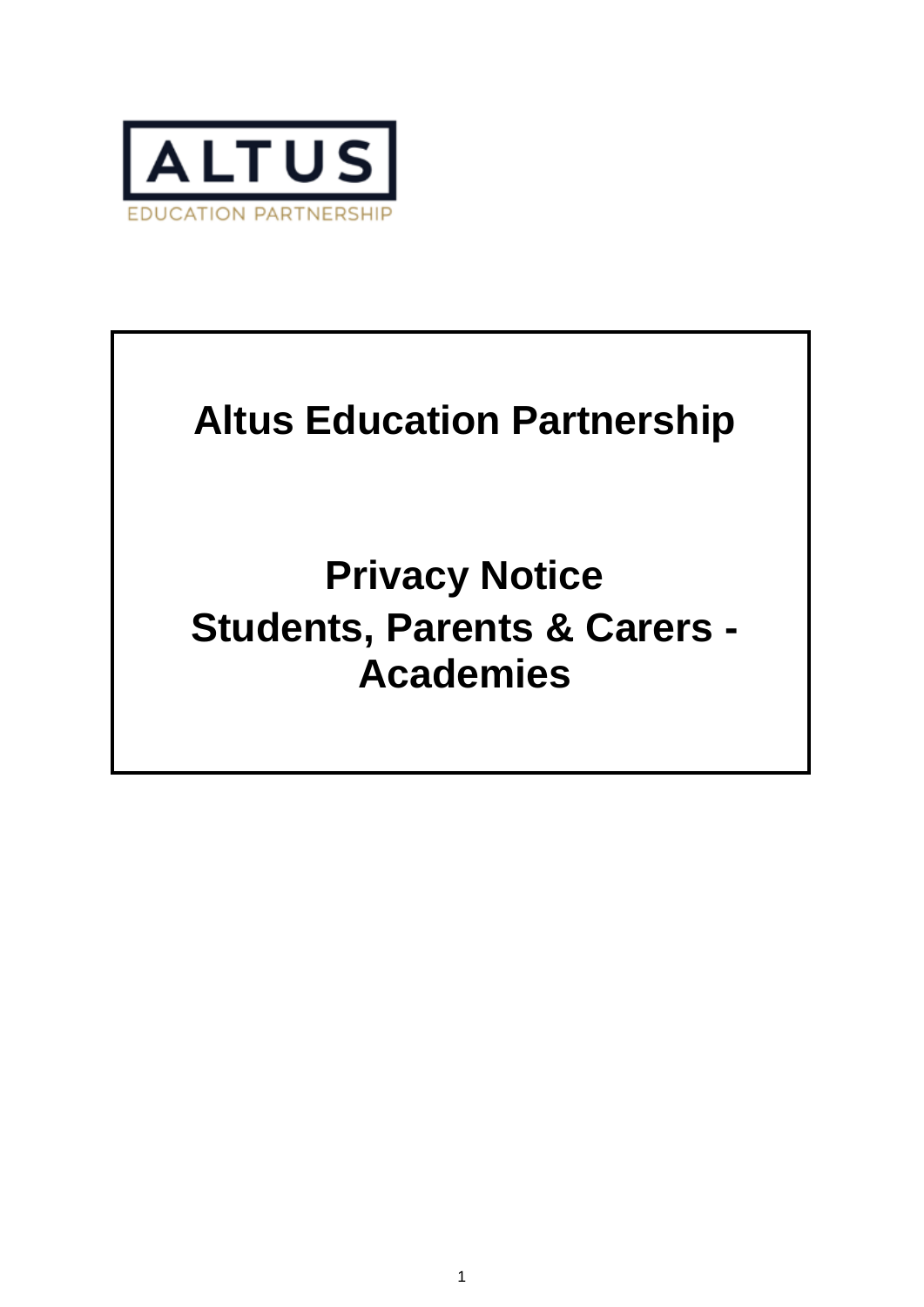**Last updated: 16 March 2022 Version: 3 Document owner:** DPO

# **Who processes your information?**

Altus Education Partnership incorporating its academies is the data controller (Registration Number **ZA249366**) of the personal information you provide to us. This means the Trust determines the purposes for which, and the manner in which, any personal data relating to Students and their families is to be processed.

In some cases, we may share your data with a third-party processor; however, this will only be done with your consent, unless the law requires the Trust to share your data. Where the Trust outsources data to a third-party processor, the same data protection standards that the Trust upholds are imposed on the processor.

Jane Roddy (see 'Contact Us' section below) is the Data Protection Officer, and who the Trust has nominated to support and advise on technical data protection matters. She will be supported for all data protection matters by Matthew Keeffe Data Protection Consultant of Keef and Associates Ltd. Their role is to oversee and monitor the Trust's data protection procedures, and to ensure they are compliant with the UK GDPR. The Trust contact for data protection queries can in the first instance be contacted on 01706 769800 or [info@altusep.com.](mailto:info@altusep.com)

## **The categories of Student information that we collect, hold and share include:**

Whilst the majority of the personal data you provide to the Trust is mandatory, some is provided on a voluntary basis. When collecting data, the Trust will inform you whether you are required to provide this data or if your consent is needed.

Where consent is required, the Trust will provide you with specific and explicit information with regards to the reasons the data is being collected and how the data will be used.

## **Why we collect and use this information:**

Altus Education Partnership incorporating its Academies, holds the legal right to collect and use personal data relating to Students and their families, and we may also receive information regarding them from their previous school, LA and/or the DfE.

We use the student data:

- to support student learning
- to monitor and report on student progress
- to provide appropriate pastoral care
- to assess the quality of our services
- to comply with the law regarding data sharing
- to safeguard students
- to support students via careers guidance services (see Youth Support Services section)
- to comply with legal and health & safety obligations for all students educated on and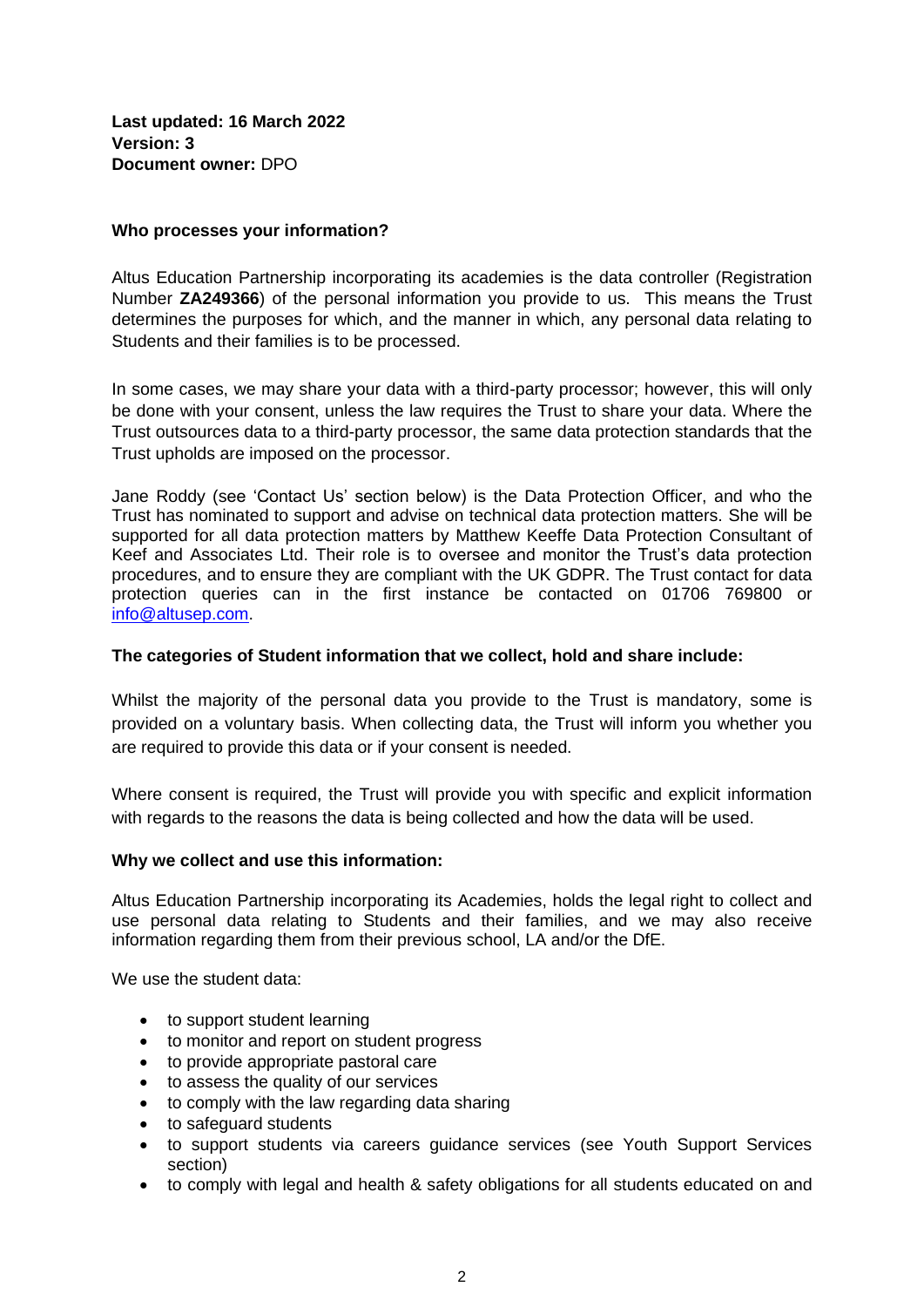off site

- to keep children safe (e.g., food allergies, or emergency contact details)
- to meet the statutory duties placed upon us for the Department of Education (DFE) data collections
- To advise of any curriculum related activities we undertake or encourage you to attend, this may involve sending a newsletter or brief via email.

Also, when a student transitions from primary school to secondary, the primary school has a legal obligation to transfer certain personal data to us, including the student's educational record and certain special categories of personal data (such as ethnic origin). This transfer takes place no later than 15 school days after the student ceases to be registered at the primary school and is carried out using secure file transfer services including the Department for Education's school-to-school (S2S) system, and the Child Protection Online Monitoring and Safeguarding system (CPOMS).

However, it is often necessary or beneficial for us to collect this information earlier, usually in March, so that we can make the necessary preparations for the arrival of new students.

In respect of any information which we require, at this early stage, in order to fulfil our duties as a school and a public authority (including any information necessary to make any preparations for safeguarding purposes or to make reasonable adjustments for disabilities), our legal basis for collecting this information is that it is necessary for the performance of a public task.

We may also collect additional personal data about the student, at this early stage, which is not strictly necessary for the performance of our duties as a public authority, but which makes the process of transitioning from primary to secondary school more efficient and reduces the administrative burden for both establishments and, in some case, the parents or guardians of the student. In this respect, our legal basis for collecting this information is that it is necessary for our legitimate interest in ensuring the smooth transition of students between the schools.

You have the right to object to this early collection of information by contacting us on the school reception number, if you do, we will only collect information from the school at this stage where we can demonstrate that we have compelling, legitimate grounds to do so.

We collect and use personal data in order to process the data lawfully and as set out in the UK GDPR and UK law, including those in relation to the following:

For non-special/non-sensitive data:

- in relation to a contract for education with you and contained in the Education Act 1996.
- In relation to secondary education under Limitation Act 1980
- In relation to management of the school under the Education (Governor's Annual Reports) (England) (Amendment) Regulations 2002 SI 2002, No 1171.
- In relation to School Admissions Code, Statutory guidance for admission authorities, governing bodies, local authorities, school's adjudicators, and admission appeals panels December 2014
- In relation to Regulation 5 of The Education (Information About Individual Students) (England) Regulations 2013
- (Departmental Censuses) are the Education Act 1996 this information can be found in the census guide documents on the following website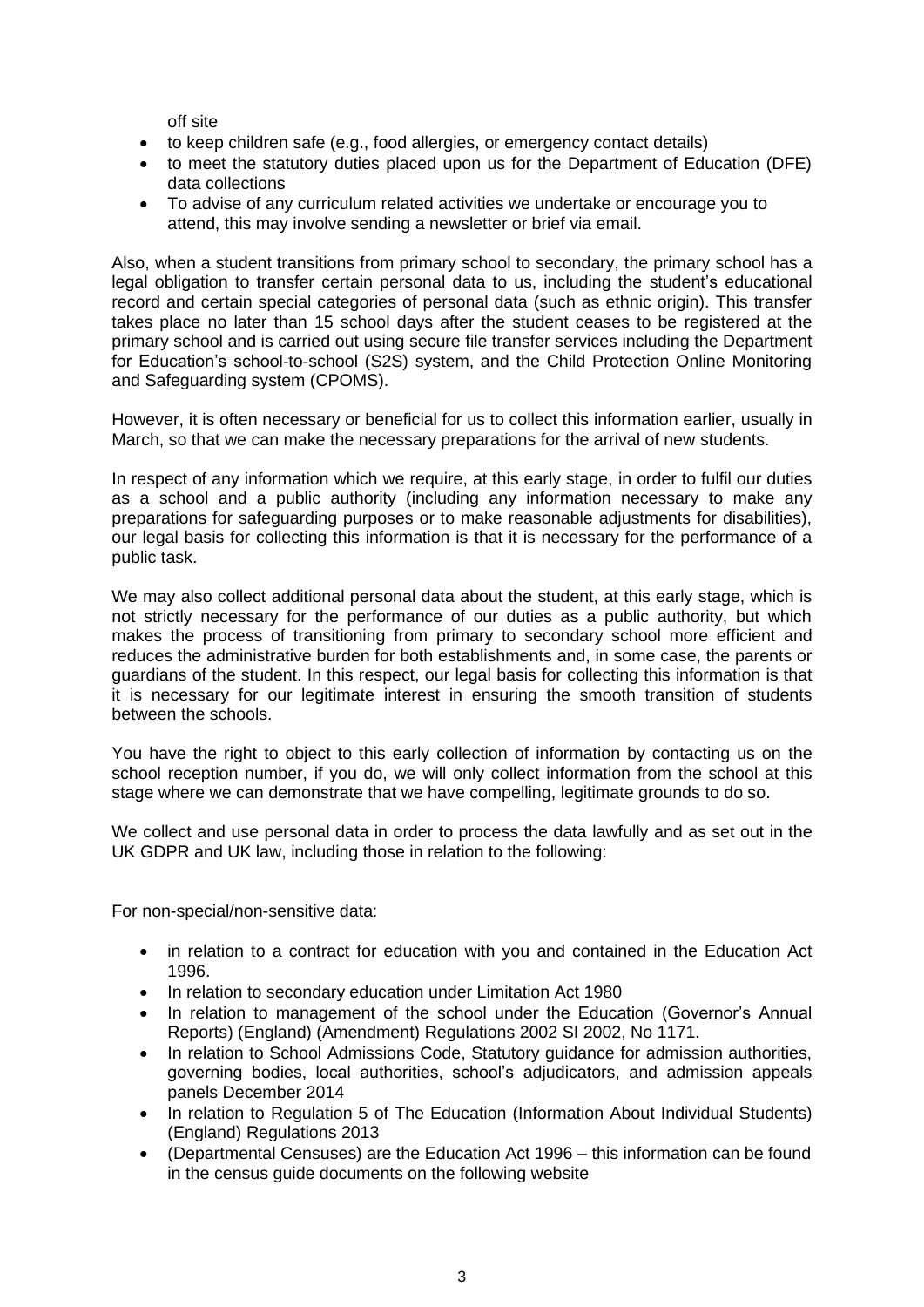## <https://www.gov.uk/guidance/complete-the-school-census>

For special /sensitive data:

- In relation to the protection of children under the "Keeping children safe in education Statutory guidance for schools and Trusts September 2021"; "Working together to safeguard children. A guide to inter-agency working to safeguard and promote the welfare of children July 2018 (as amended 21 Feb 2020).
- In relation to the safeguarding of children under the Safeguarding Act 2006

# **Which data is collected?**

The categories of Student information that the Trust collects, holds and shares include the following:

- Personal information (such as name, unique student number and address)
- Characteristics (such as ethnicity, language, nationality, country of birth and free school meal / Student premium / early years Student premium eligibility)
- Attendance information (such as sessions attended, number of absences and absence reasons)
- Assessment Information (such as Key Stage results)
- Medical conditions
- Special Educational Needs and Disability
- Behaviour and exclusions
- Education/school history
- Siblings' information
- Post 16 learning information
- Any other data requested by the Department for Education
- Educational research purposes
- Catering
- Data through the '**Contact Us**' section of our website and that of our schools
- Data requested to facilitate trips
- NHS (for Test, Track and Trace)

Whilst much of the personal data you provide to the Trust is mandatory, some is provided on a voluntary basis. When collecting data, the Trust will inform you whether you are required to provide this data or if your consent is needed.

Where consent is required, the Trust will provide you with specific and explicit information with regards to the reasons the data is being collected and how the data will be used.

We use the Student data:

- to support the students learning
- to monitor and report on student progress
- to provide appropriate pastoral care
- to assess the quality of our services
- to advise of any curriculum related or community-based activities we undertake or encourage you to attend, this may involve sending a newsletter or brief via email.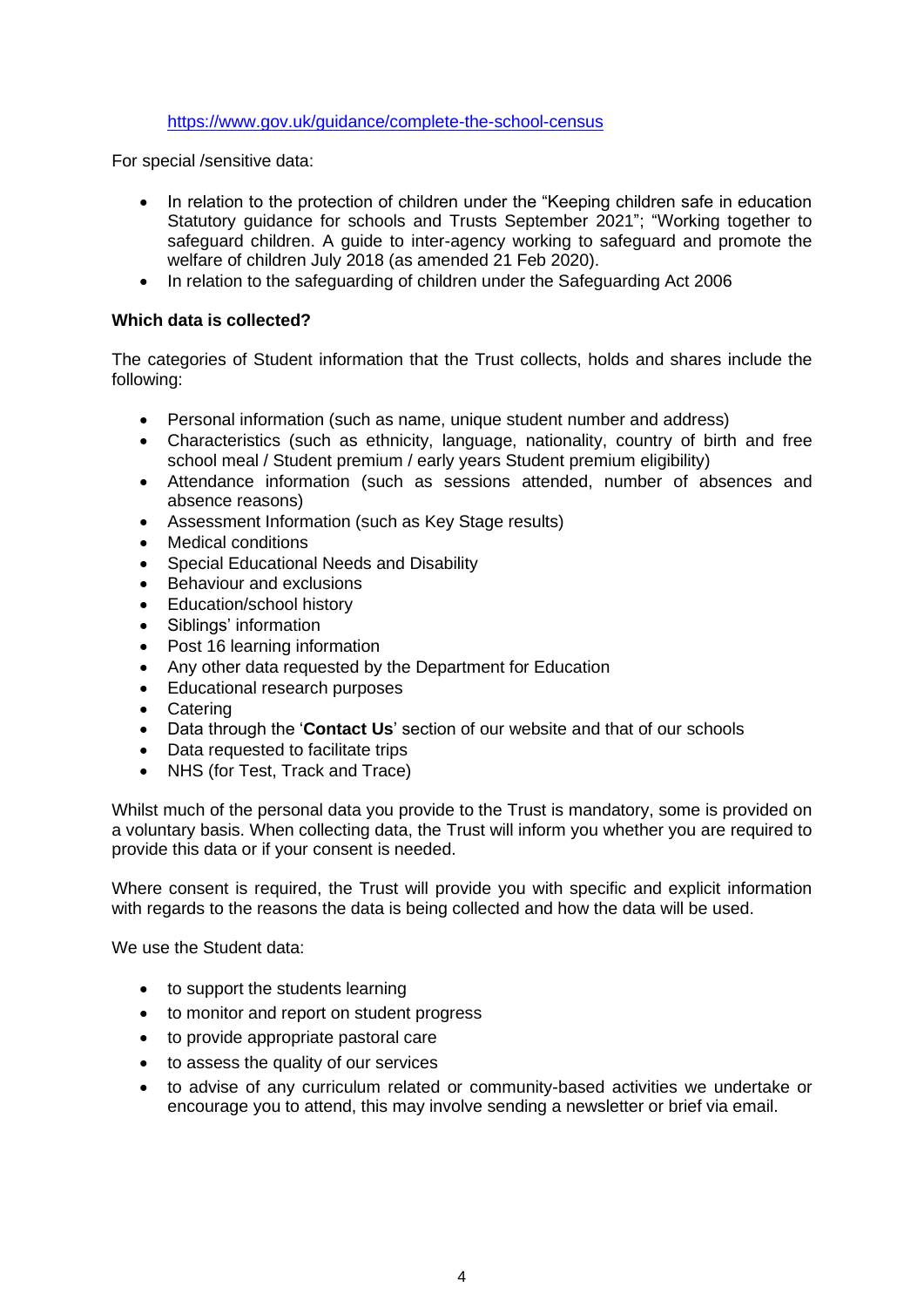# **Marketing**

When you apply to join us, we will write to you to share information about your application, our courses, and the other benefits of joining our Trust. We will not share your details with any other organisation for marketing purposes. If you would not like to receive information about the Trust, please let us know, however, this may result in you not receiving important information to support your application.

## **Collecting Student information**

Whilst the majority of student information you provide to us is mandatory, some of it is provided to us on a voluntary basis. In order to comply with the UK General Data Protection Regulation, we will inform you whether you are required to provide certain student information to us or if you have a choice in this.

We collect student information via the data collection sheet, Common Transfer File (CTF) or secure transfer file from previous schools.

## **Storing Student data**

Personal data relating to students at the Trust and their families is stored in line with the Trust's Records Retention Policy.

In accordance with the UK GDPR, the Trust does not store personal data indefinitely (However, there may be exceptions to this, where we have obligations under our insurance cover scheme to retain data for indefinite or protracted periods); all other data is only stored for as long as is necessary to complete the task for which it was originally collected.

## **Who we share Student information with:**

We routinely share student information with:

- School's that the student's attend after leaving us
- Our local authority
- The Department for Education (DfE)
- Other outside agencies (such as the Trust Nursing Team, Public Health, GMP, Careers etc)
- NHS (for the Purpose of the Test, Track and Trace of COVID-19)

# **Youth support services**

# **Pupils aged 13+**

Once our pupils reach the age of 13, we also pass student information to our local authority and / or provider of youth support services as they have responsibilities in relation to the education or training of 13-19-year olds under section 507B of the Education Act 1996.

This enables them to provide services as follows: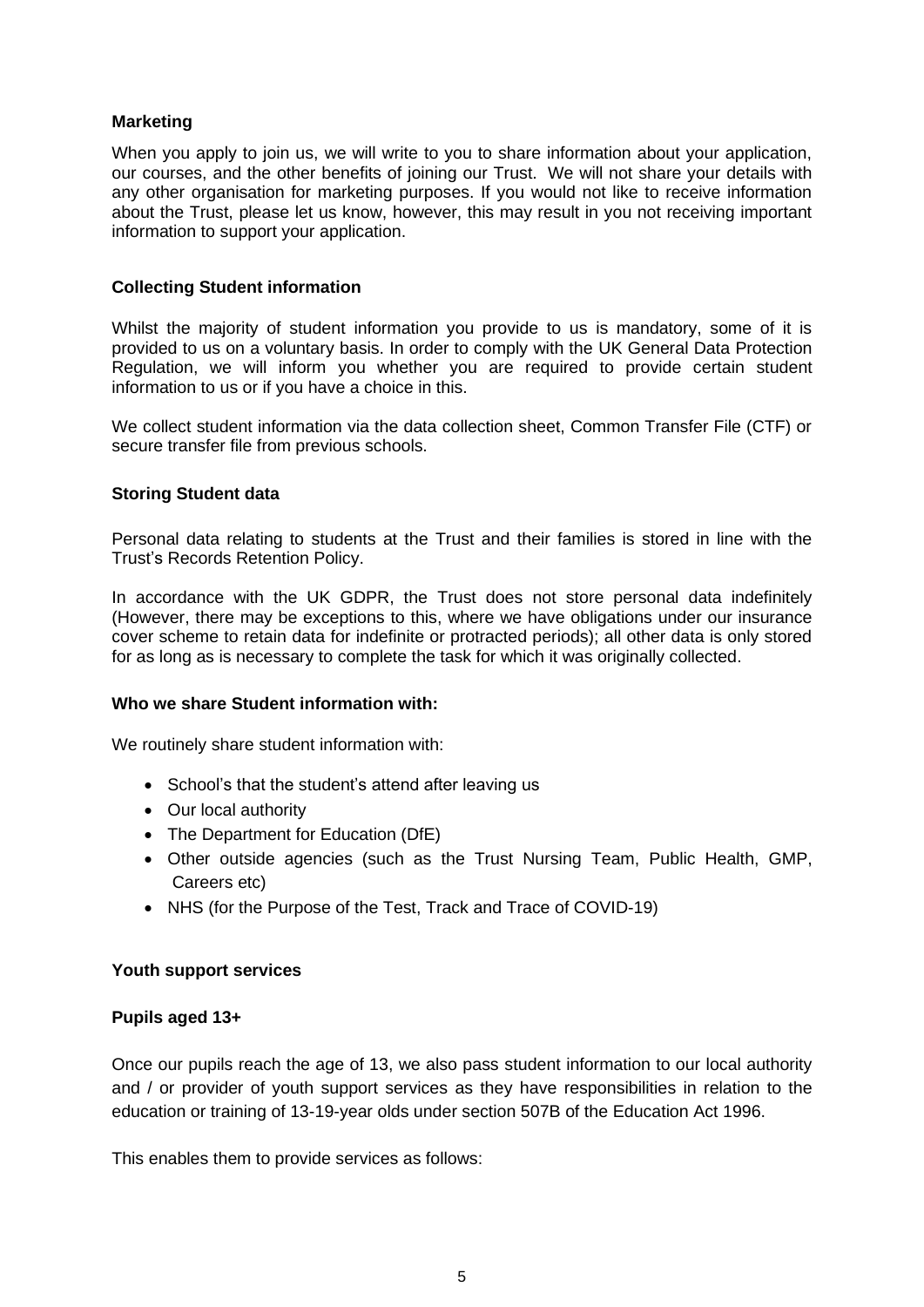- youth support services
- careers advisers

A parent or guardian can request that only their child's name, address and date of birth is passed to their local authority or provider of youth support services by informing us. This right is transferred to the child / student once he/she reaches the age 16.

# **Pupils aged 16+**

We will also share certain information about pupils aged 16+ with our local authority and / or provider of youth support services as they have responsibilities in relation to the education or training of 13-19-year-olds under section 507B of the Education Act 1996.

This enables them to provide services as follows:

- post-16 education and training providers
- youth support services
- careers advisers

For more information about services for young people, please visit our local authority website [http://www.rochdale.gov.uk/council-and-democracy/privacy-cookies-and-data](http://www.rochdale.gov.uk/council-and-democracy/privacy-cookies-and-data-protection/Pages/privacy-notice.aspx)[protection/Pages/privacy-notice.aspx.](http://www.rochdale.gov.uk/council-and-democracy/privacy-cookies-and-data-protection/Pages/privacy-notice.aspx)

For additional information go to the National Careers Service page at: [https://nationalcareersservice.direct.gov.uk/aboutus/Pages/default.aspx.](https://nationalcareersservice.direct.gov.uk/aboutus/Pages/default.aspx)

# **What are your rights?**

Parents and students have the following rights in relation to the processing of their personal data. You have the right to:

- Be informed about how the Trust uses your personal data.
- Request access to the personal data that the Trust holds.
- Request that your personal data is amended if it is inaccurate or incomplete.
- Request that your personal data is erased where there is no compelling reason for its continued processing.
- Request that the processing of your data is restricted.
- Object to your personal data being processed.
- Request information in a machine-readable format i.e., Excel, word, or a CSV file.
- Object to direct marketing and such objection will not affect any dealings you have with us.

Where the processing of your data is based on your consent, you may be able to withdraw such consent in limited circumstances.

If you have a concern about the way the Trust and/or the DfE is collecting or using your personal data, you can raise a concern with the Information Commissioner's Office (ICO).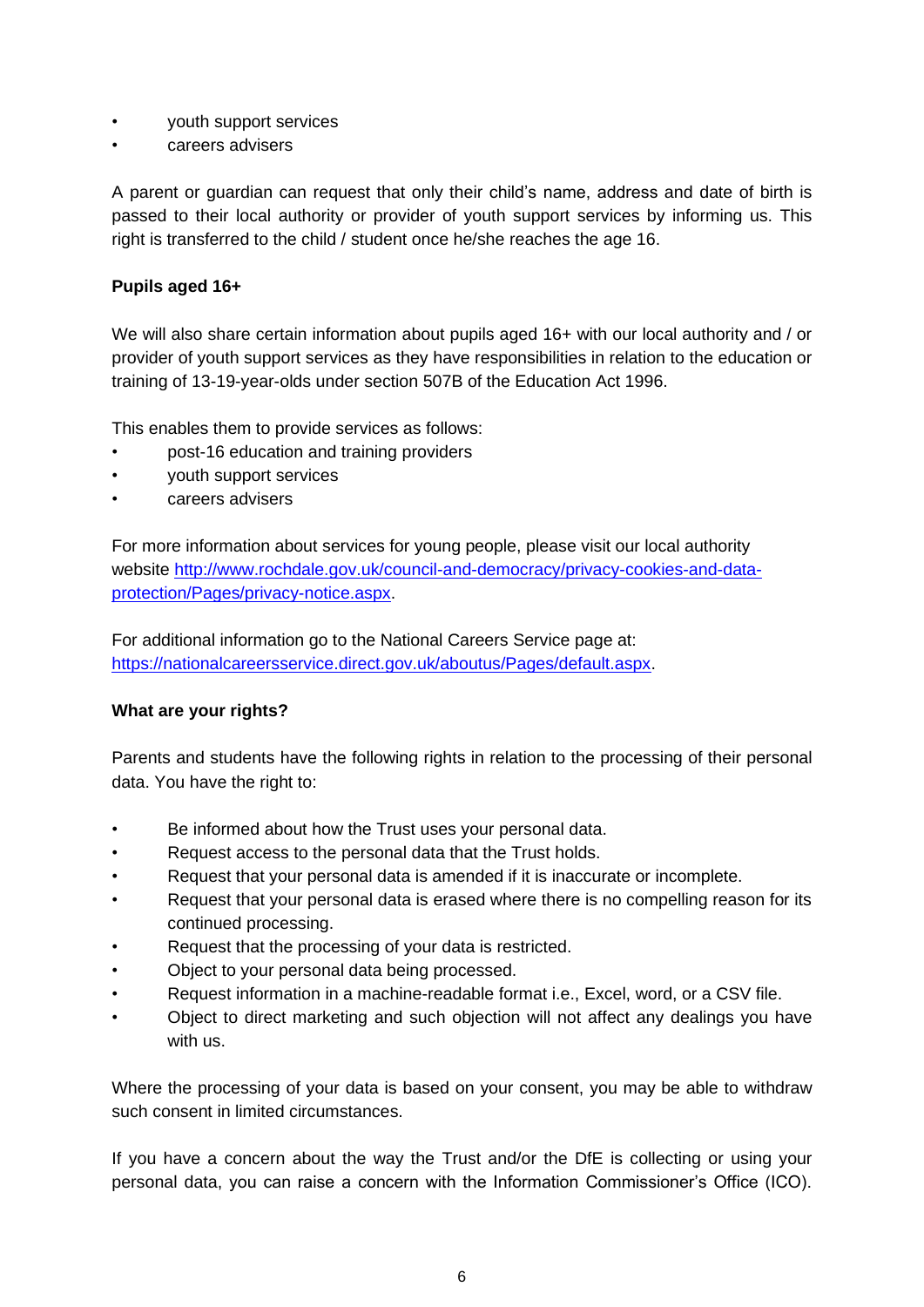The ICO can be contacted on 0303 123 1113, Monday-Friday 9am-5pm or via this link [https://ico.org.uk/concerns.](https://ico.org.uk/concerns)

## **Why we share student information**

We do not share information about our students with anyone without consent unless the law and our policies allow us to do so.

We share Student's data with the Department for Education (DfE) on a statutory basis. This data sharing underpins school funding and educational attainment policy and monitoring. We are required to share information about our students with the (DfE) under regulation 5 of The Education (Information About Individual Pupils) (England) Regulations 2013.

## **Data collection requirements:**

To find out more about the data collection requirements placed on us by the Department for Education (for example, via the school census) go to [https://www.gov.uk/education/data-collection-and-censuses-for-schools.](https://www.gov.uk/education/data-collection-and-censuses-for-schools)

# **National Student Database (NSD)**

The NSD is owned and managed by the Department for Education (DfE) and contains information about students in the Trust in England. It provides invaluable evidence on educational performance to inform independent research, as well as studies commissioned by the Department. It is held in electronic format for statistical purposes. This information is securely collected from a range of sources including Trusts, local authorities and awarding bodies.

We are required by law, to provide information about our students to the DfE as part of statutory data collections such as the Trust census. Some of this information is then stored in the NSD. The law that allows this is the Education (Information About Individual Students) (England) Regulations 2013.

To find out more about the NSD, go to [https://www.gov.uk/government/publications/national-](https://www.gov.uk/government/publications/national-pupil-database-user-guide-and-supporting-information)[Student-database-user-guide-and-supporting-information.](https://www.gov.uk/government/publications/national-pupil-database-user-guide-and-supporting-information)

The department may share information about our Students from the NPD with third parties who promote the education or well-being of children in England by:

- conducting research or analysis
- producing statistics
- providing information, advice, or guidance

The department has robust processes in place to ensure the confidentiality of our data is maintained and there are stringent controls in place regarding access and use of the data. Decisions on whether DfE releases data to third parties are subject to a strict approval process and based on a detailed assessment of:

- who is requesting the data?
- the purpose for which it is required
- the level and sensitivity of data requested: and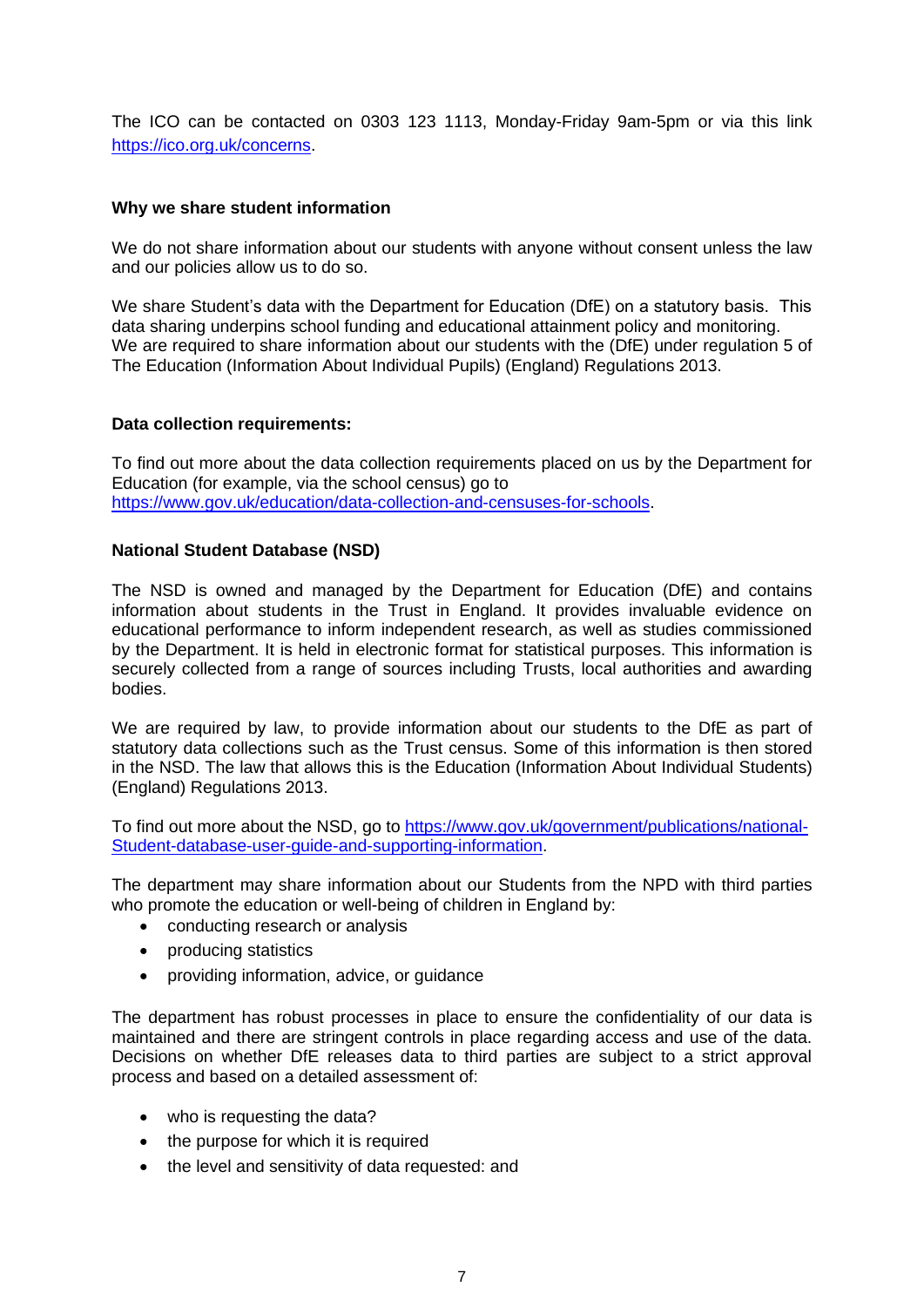• the arrangements in place to store and handle the data

To be granted access to student information, organisations must comply with strict terms and conditions covering the confidentiality and handling of the data, security arrangements and retention and use of the data.

For more information about the department's data sharing process, please visit: <https://www.gov.uk/data-protection-how-we-collect-and-share-research-data>

For information about which organisations the department has provided Student information, (and for which project), please visit the following website: [https://www.gov.uk/government/publications/national-Student-database-requests-received](https://www.gov.uk/government/publications/national-pupil-database-requests-received) To contact DfE:<https://www.gov.uk/contact-dfe>

## **Parent and Student rights regarding personal data**

Individuals have a right to make a **'subject access request'** to gain access to personal information that the Trust holds about them. Parents/carers can make a request with respect to their child's data. Parents also have the right to make a subject access request with respect to any personal data the Trust holds about them.

If you make a subject access request, and if the Trust does hold information about you or your child, the Trust will:

- give you a description of it
- tell you why the Trust is holding and processing it, and how long it will be kept for
- explain where the Trust got the information from, if not from you
- tell you who it has been, or will be, shared with
- let you know whether any automated decision-making is being applied to the data, and any consequences of this
- give you a copy of the information in an intelligible form i.e., Excel, word or a CSV file.

Individuals also have the right for their personal information to be transmitted electronically to another organisation in certain circumstances.

If you would like to make a subject access request, please contact our DPO via the Trust office on 01706 769800 or via email at [info@altusep.com.](mailto:info@altusep.com)

Parents/carers also have a legal right to access their child's educational record. To request access, please contact **Jane Roddy, Trust Operations Manager and Data Protection Officer on 01706 769800** clearly stating the school your child attends.

## **How will we respond to Freedom of Information Requests?**

Where the request you make is specific and we are able to complete it in reasonable time then no charge will be made.

However, where excessive amounts of data is requested, for example where we must interrogate a number of IT systems and collect and inordinate amount of data that takes excessive amounts of time, the Trust will make a reasonable administrative charge for time spent completing your request.

In addition, where data you request requires to be redacted and you request the same in printed copies then an administrative charge may be applied.